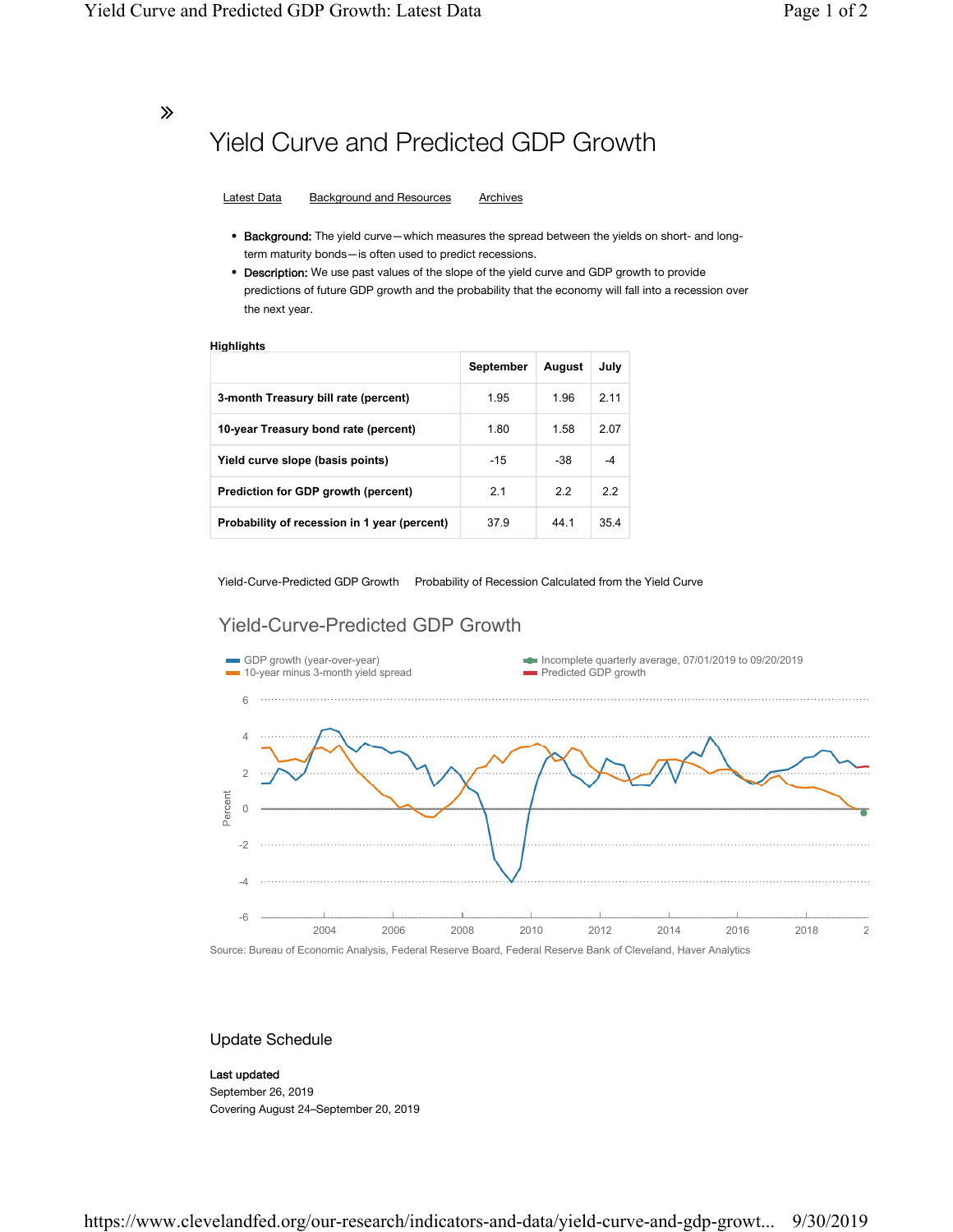### Next update

October 30, 2019

Further Info

Explanation of the model Research behind the model

### Related research

New York Fed's estimates of recession probabilities →

### Contact Us

For further information, please contact **X** CLEV Public Information.

© 2019 FEDERAL RESERVE BANK OF CLEVELAND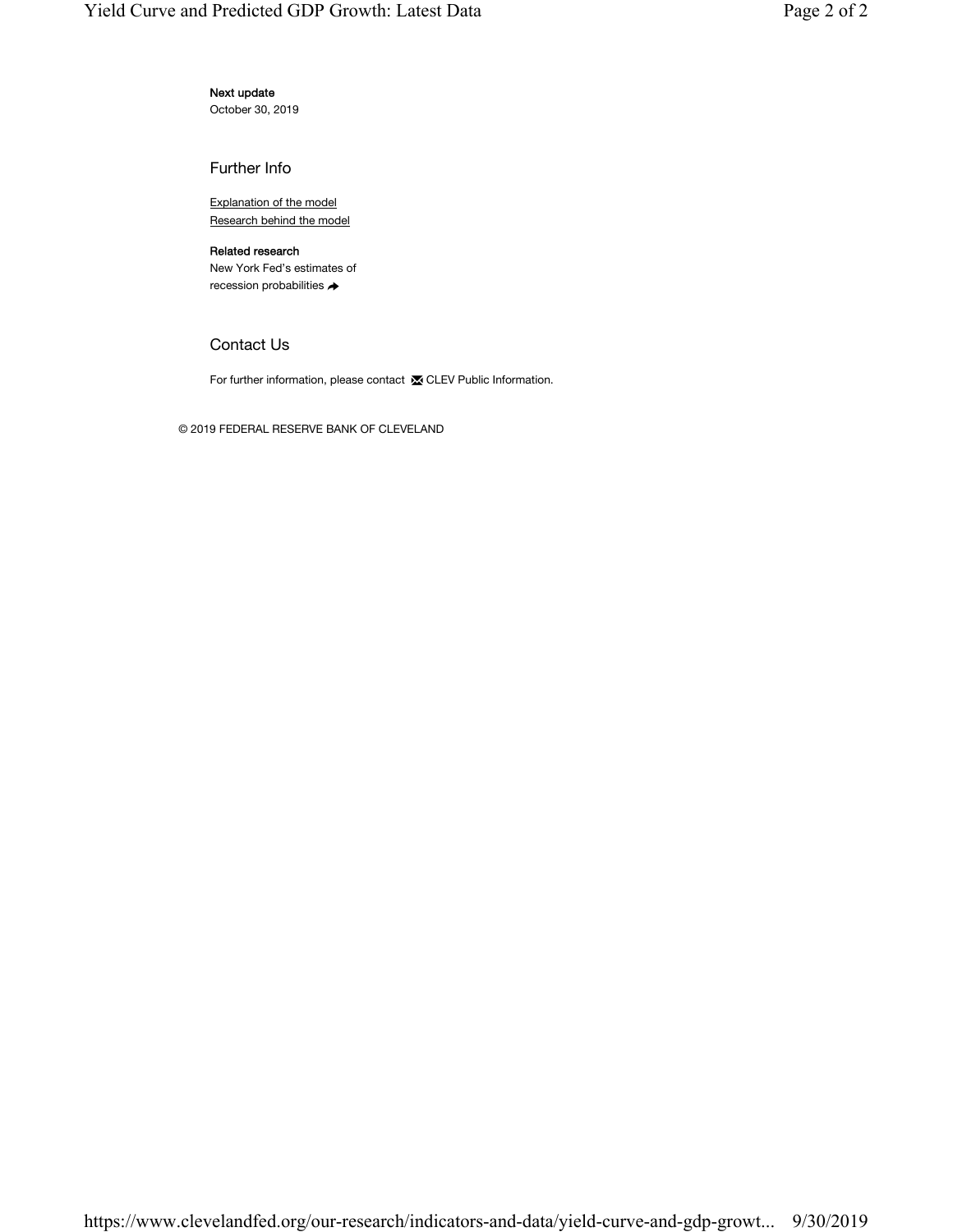## Probability of Recession Calculated from the Yield Curve



Source: Federal Reserve Board, Federal Reserve Bank of Cleveland, Haver Analytics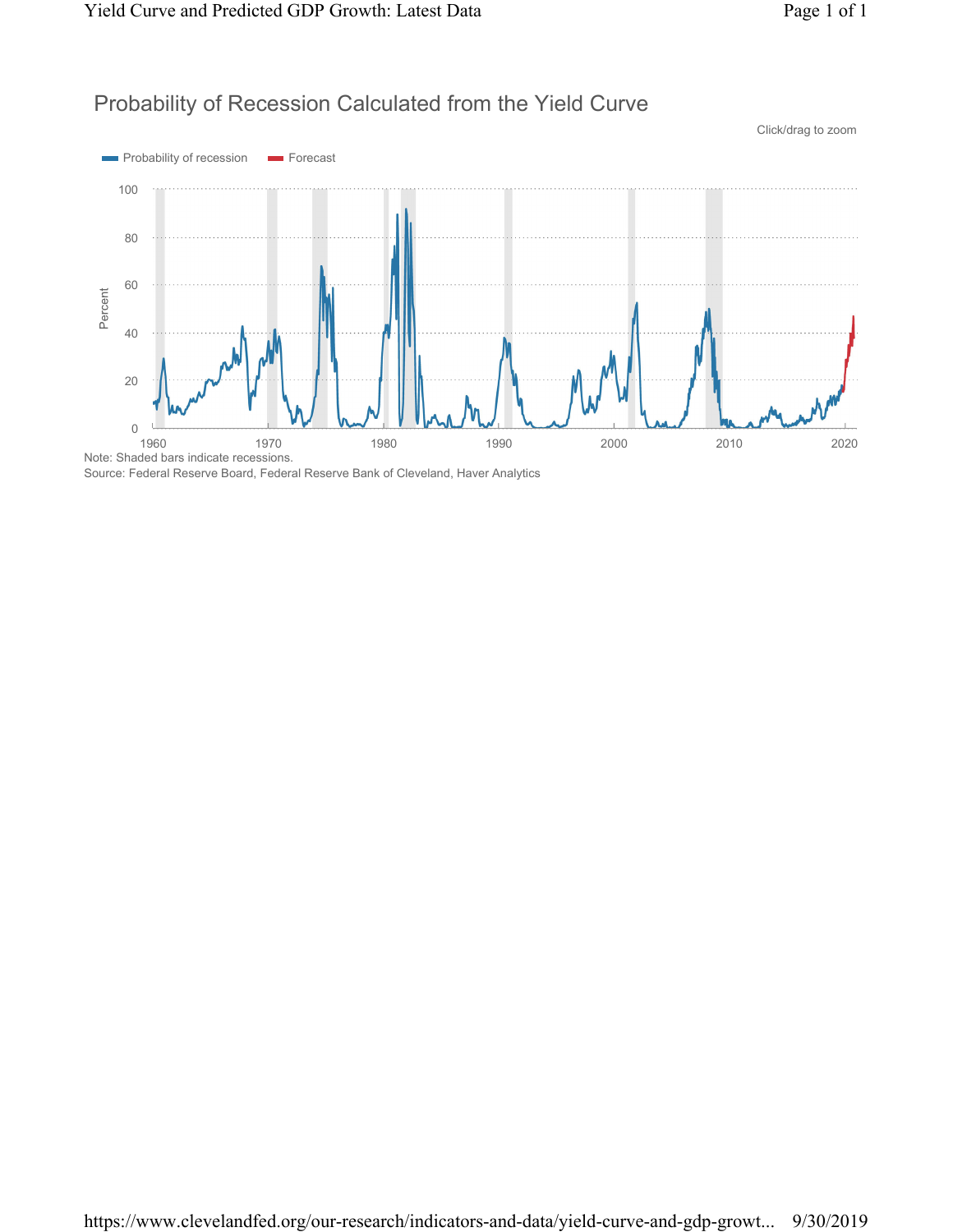Click/drag

### ∠

# Yield Curve and Predicted GDP Growth

Latest Data Background and Resources Archives

### The Yield Curve as a Predictor of Economic Growth

The slope of the yield curve—the difference between the yields on short- and long-term maturity bonds—has achieved some notoriety as a simple forecaster of economic growth. The rule of thumb is that an inverted yield curve (short rates above long rates) indicates a recession in about a year, and yield curve inversions have preceded each of the last seven recessions (as defined by the NBER  $\rightarrow$  ). One of the recessions predicted by the yield curve was the most recent one: The yield curve inverted in August 2006, a bit more than a year before the most recent recession started in December 2007. There have been two notable false positives: an inversion in late 1966 and a very flat curve in late 1998.

More generally, a flat curve indicates weak growth and, conversely, a steep curve indicates strong growth. One measure of slope, the spread between 10-year Treasury bonds and 3-month Treasury bills, bears out this relation, particularly when real GDP growth is lagged a year to line up growth with the spread that predicts it. Yield Curve Spread and Real GDP Growth Yield Curve Spread and Lagged Real GDP Growth

### Yield Curve Spread and Real GDP Growth



Source: Bureau of Economic Analysis, Federal Reserve Board, Haver Analytics

### Predicting GDP Growth

We use past values of the yield spread and GDP growth to project what real GDP will be in the future. We typically calculate and post the prediction for real GDP growth one year forward.

### Predicting the Probability of Recession

While we can use the yield curve to predict whether future GDP growth will be above or below average, it does not do so well in predicting an actual number, especially in the case of recessions. Alternatively, we can employ features of the yield curve to predict whether or not the economy will be in a recession at a given point in the future. Typically, we calculate and post the probability of recession one year forward.

Of course, it might not be advisable to take these numbers quite so literally, for two reasons. First, this probability is itself subject to error, as is the case with all statistical estimates. Second, other researchers have postulated that the underlying determinants of the yield spread today are materially different from the determinants that generated yield spreads during prior decades. (For a recent example, see "Recession Probabilities.") Differences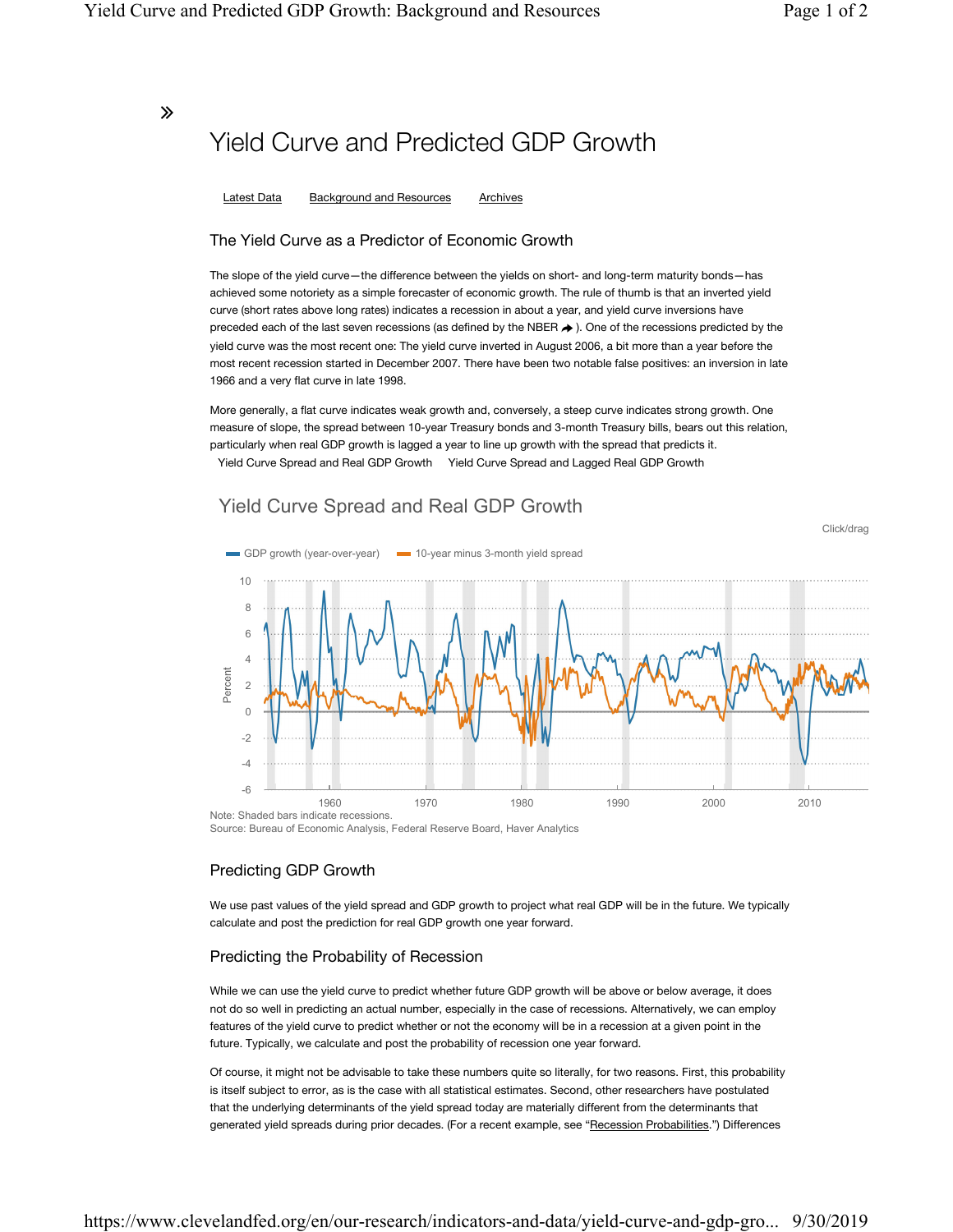could arise from changes in international capital flows and inflation expectations, for example. The bottom line is that yield curves contain important information for business cycle analysis, but, like other indicators, should be interpreted with caution.

### Research on the Yield Curve's Ability to Signal Recessions

• "Does the Yield Curve Signal Recession?" This article provides more detail on issues related to using the yield curve to predict recessions.

### Additional Resources

- "The Yield Curve, Recessions, and the Credibility of the Monetary Regime." This working paper examines yield curves based on securities other than Treasury security and their ability to predict recessions.
- "Recession Probabilities." This article discusses the question of whether the underlying determinants of the yield spread today are materially different from the determinants that generated yield spreads during prior decade.
- The New York Fed's estimate of the probability of recession.  $\blacktriangleright$  This website contains much useful information along with an estimate of the probability of a recession in the United States 12 months ahead.

### Contact Us

For further information, please contact **x** CLEV Public Information.

© 2019 FEDERAL RESERVE BANK OF CLEVELAND